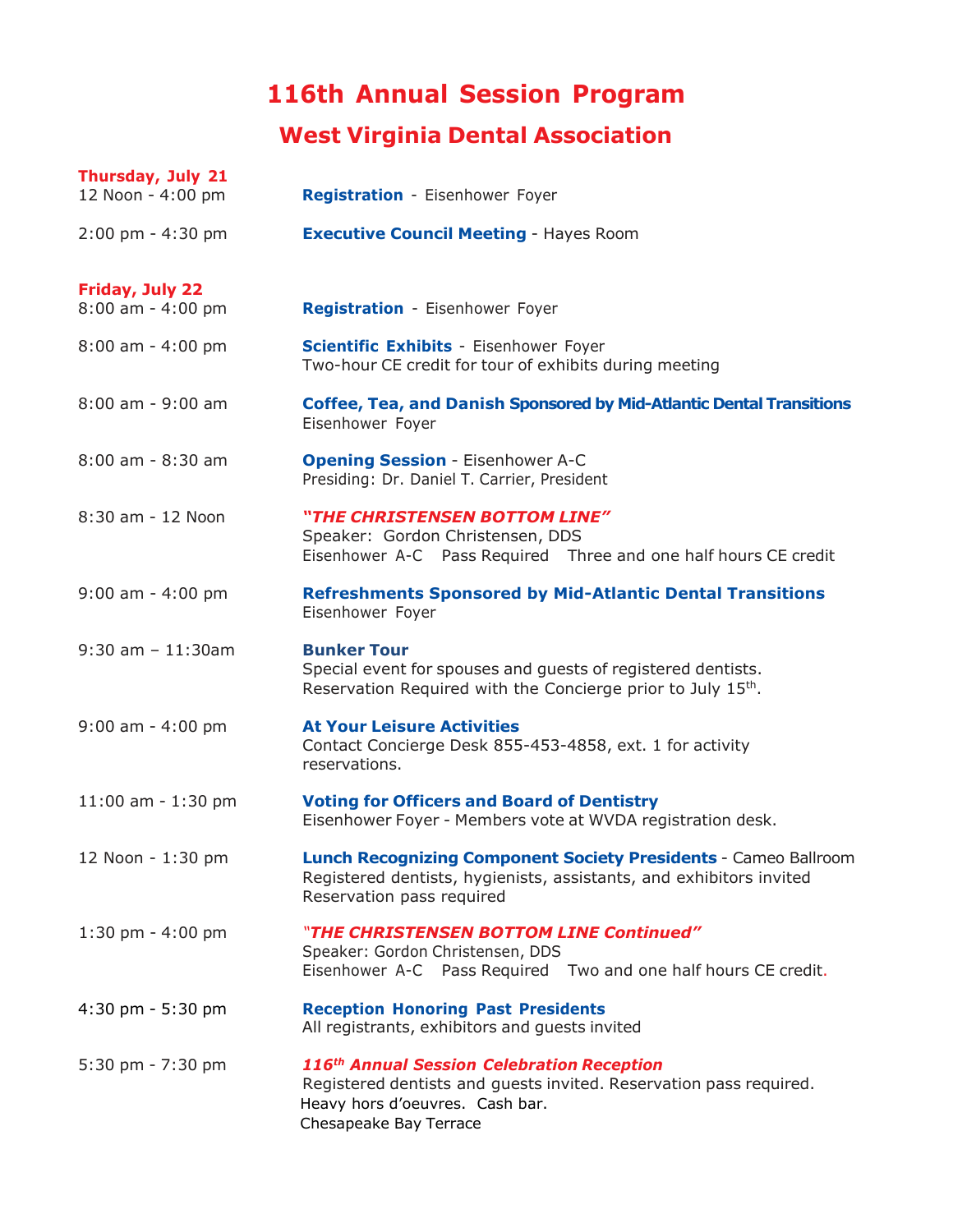| Saturday, July 23<br>7:00 am - 8:30 am | <b>American and International Colleges of Dentists</b><br>Breakfast in Hayes Room                                                                                                                                                                                                                                        |
|----------------------------------------|--------------------------------------------------------------------------------------------------------------------------------------------------------------------------------------------------------------------------------------------------------------------------------------------------------------------------|
| 8:00 am - 12:00 pm                     | <b>Registration, Coffee, and Pastries sponsored by Henry Schein</b><br>All dentists and guests invited.<br>Eisenhower Foyer                                                                                                                                                                                              |
| $8:00$ am - 2:00 pm                    | <b>WV Academy of Pediatric Dentistry - Wilson Room</b><br>Lunch provided.                                                                                                                                                                                                                                                |
| $8:00$ am $-12:00$ pm                  | <b>WV Society of Oral Surgeons - Vineyard Room</b><br>Breakfast provided.                                                                                                                                                                                                                                                |
| 8:00 am - 11:00 am                     | <b>Scientific Exhibits</b><br>Tour of exhibits approved for two hours CE credit<br>Eisenhower Foyer                                                                                                                                                                                                                      |
| $8:30$ am - $10:00$ am                 | <b>WV Society of Periodontology</b><br>Hayes Room                                                                                                                                                                                                                                                                        |
| 8:30 am - 11:30 am                     | "Maxillofacial Diagnostics" Integrating Science and Service"<br>Speakers: Dr. Steven Whitaker and Dr. Lakshmi Garladinne, WVU<br>School of Dentistry<br>Eisenhower A-C Pass Required Three (3) hours CE credit                                                                                                           |
| $9:00$ am - $12:00$ pm                 | WV Association of Orthodontists - Filmore/Van<br><b>Buren Rooms</b>                                                                                                                                                                                                                                                      |
| $9:00$ am - 4:00 pm                    | <b>At Your Leisure Activities</b><br>Please make reservations with Concierge's Desk (855) 453-4858, ext. 1                                                                                                                                                                                                               |
| $9:30$ am $-11:30$ am                  | <b>Tour of Interior of Hotel</b><br>Special event for spouses and guests of registered dentists<br>Reservation Required with the Concierge prior to July 15.                                                                                                                                                             |
| 12:30 pm                               | <b>Golf Tournament - Meadows Course</b><br>Call 304-536-1110 Ext 7068 for tee time.<br>Call prior to July $15th$ . Tee times begin at<br>12:30 pm                                                                                                                                                                        |
| $1:00 - 5:00$ pm                       | The Infinity Pool Refreshments sponsored by Align Technology<br>The Greenbrier outdoor pool now requires reservations for pool time.<br>Please call the hotel concierge ASAP to reserve your time. A sponsored<br>canopy with refreshments will be open to dentists and their guests from<br>1:00 to 5:00 p.m., July 24. |
| $1:30$ pm - $4:30$ pm                  | <b>Tour of GBR Sporting Club Homes</b><br>Special event for spouses and guests of registered dentists<br>Reservation Required with the Concierge prior to July 15.                                                                                                                                                       |
| $2:00 - 4:00$ pm                       | <b>Tennis</b><br>Special event for spouses and guests of registered dentists<br>Reservation Required with the Concierge prior to July 15.                                                                                                                                                                                |

#### *Adjourn at Leisure*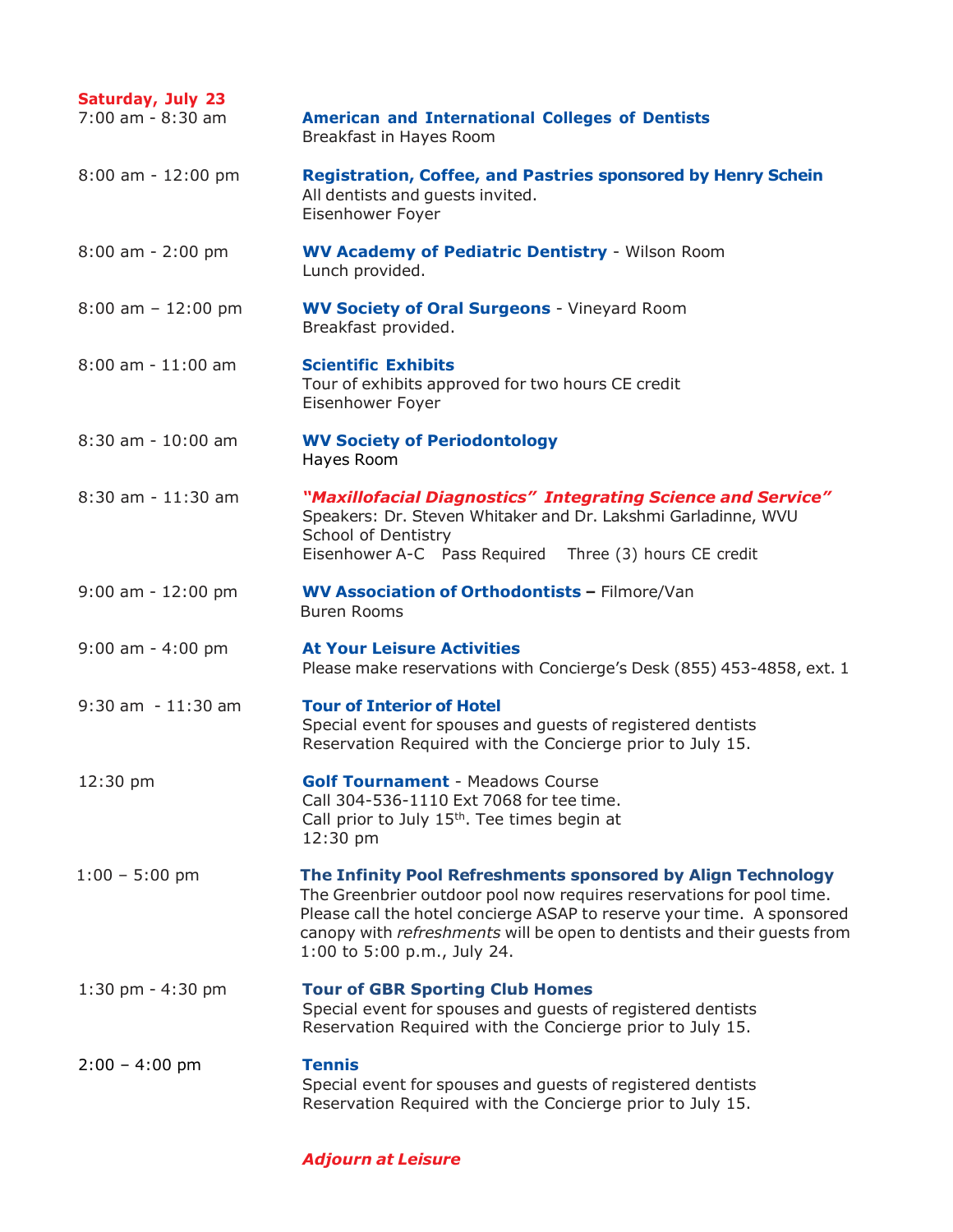### **General Information & Special Events**

#### **\*Please be sure to register for tours/golf/tennis/gun club/pool activities with the Concierge at the Greenbrier prior to July 15, 2022.**

#### **Registration, 12:00 Noon - 4:00 p.m., Thursday, July 21, and 8:00 a.m. to 4:00 p.m., Friday, July 22, and 8:00 to 11:00 a.m., Saturday, July 23, Eisenhower Foyer**

Dentists, dental hygienists, assistants, exhibitors and guests are to register for an ID badge for admission to exhibits, social functions, reception, celebration dinner, and lunch. Registration assures credit to renew licenses and comply with IRS Code for tax purposes.

#### **Continuing Education Credits**

Dentists, dental hygienists and dental assistants can earn up to 11 hours of CE credit by attending education programs and scientific exhibits. Admission passes will be given for each CE program. Deposit passes at the registration desk at the conclusion of each program for credit. WVDA will mail CE certificates following the meeting. Board of Dentistry requires dentists and hygienists to retain CE certificates for six years. Dentists to complete 35 hours and hygienists 20 hours of CE every two years. Current two year CE cycle is February 1, 2022 to January 31, 2024.

#### **Executive Council, 2:00 - 4:30 p.m., Thursday, July 21, Hayes Room**

Dr. Dan T. Carrier, President, presiding. WVDA members invited.

#### **Voting for WVDA Officers and Board of Dental Examiners**

WVDA members can vote for 2023 officers and nominees for appointment to the Board of Dentistry for five-year period beginning July 1, 2023. Vote at the WVDA desk in Eisenhower Foyer from 11:00 a.m. to 1:30 p.m., Friday, July 22.

#### **Opening Session, 8:00 - 8:30 a.m., Friday, July 24, Eisenhower A & C**

Dr. Dan T. Carrier, President.

#### **Reception Honoring Past Presidents, Chesapeake Bay, 4:30 to 5:30 p.m., Friday, July 22**

Dentists, exhibitors and registered guests are invited to this reception. Appreciation is extended Past Presidents for their services to WVDA and profession of dentistry. This reception has been an annual tradition since 1929.

#### **116th Annual Session Celebration Dinner Reception, Chesapeake Terrance 5:30 to 7:30 p.m., July 22**

Invitation to dentists, guests and dental students. Reservation pass required for admission. Heavy hors devours and a cash bar available.

#### **Scientific Exhibits, Friday and Saturday, July 22 and 23, Eisenhower Area**

Suppliers of products, equipment and services to the dental profession will display from 8:00 a.m. to 4:00 p.m., July 22, and 8:00 a.m. to 12:00 a.m., July 23. Dentists, dental hygienists and dental assistants earn two (2) hours CE credit for touring exhibits. Continental breakfast, juice and coffee served during morning exhibits.

#### **Guided tour of WW II Bunker, Friday, July 22, 9:30 to 11:30 a.m.**

Spouses and quests invited. Limited to 25 people. Activity Fee. Register by July 15<sup>th</sup> with the Hotel Concierge.